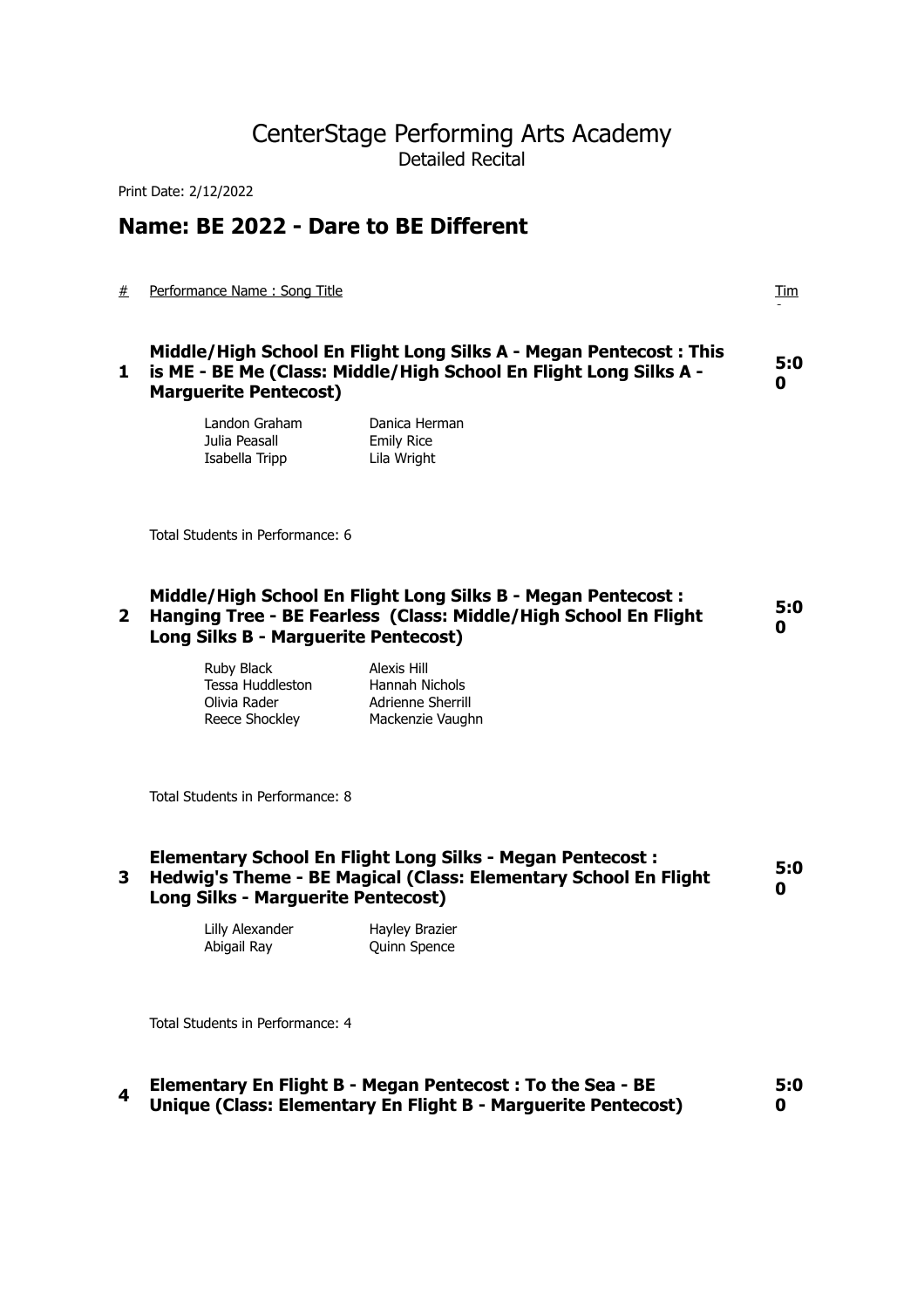Lucy Fish Vera Fish Juliet Wirt

Isabel Brooks Corinne Crowder Ivy Mccart Ellery Mimms Amelia Myers **Arabella Rodenius** 

Total Students in Performance: 9

## **<sup>5</sup>Elementary En Flight A - Bernadette Turnage : I Will Wait - BE Patient (Class: Elementary En Flight A - Bernadette Turnage) 5:0 0**

Ava Sanders

Kiyah Bowles Annalise Brooks Lily Gillespie Samara Herrington

Total Students in Performance: 5

# **6** Elementary En Flight B - Bernadette Turnage : Life Won't Wait - BE **Brave (Class: Elementary En Flight B - Bernadette Turnage) 5:0 0**

Madison Blankenship Peyton Blankenship Rylo Creed Alyssa Hall Ruby Helm Sylvie Helm Callie Skow

August Munday Zariah Munguia-Mason

Total Students in Performance: 9

# **7 BE a Visionary (Class: Middle/High School En Flight B - Natalie Middle/High School En Flight B - Natalie Hudson : A Million Dreams - Hudson) 5:0 0**

Rylee Bowers **GraceLynn Chapman** Caroline Crepeau Alicia Joyce Doyle Leila Heckart **Annabelle Moore** Remmie Robinson Ella Russell

Total Students in Performance: 8

**8 March - BE Out of This World (Class: Middle/High School En Flight B Middle/High School En Flight B - Bernadette Turnage : Killer Klown - Bernadette Turnage) 5:0 0**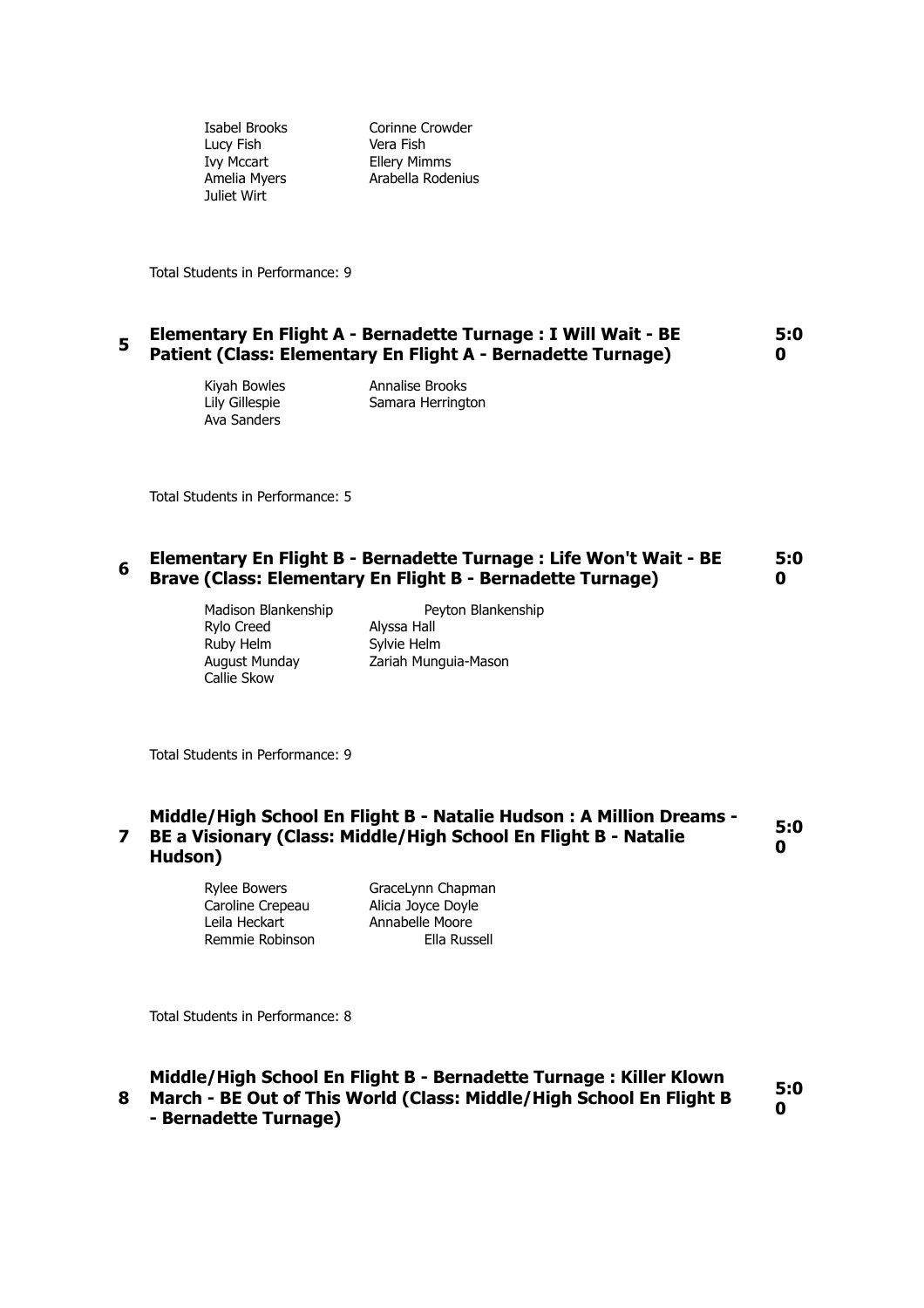Shyla Alderman Chloe Allen Olivia Kacar

Jameson Davis **Jessie Humphrey** 

Total Students in Performance: 5

## **<sup>9</sup>Middle/High School En Flight B - Ella Hunter : Touch the Sky - BE Brave (Class: Middle/High School En Flight B - Ella Vernali) 5:0 0**

Madyn Adcock Benjamin Brown Kaylee Davidson and Adelaide Jones<br>Bella Jones and Scarlett Jones Morgan McClendon

Scarlett Jones

Total Students in Performance: 7

#### **1 0 Middle/High School En Flight A - Megan Pentecost : Der Kapitan - BE a Captain (Class: Middle/High School En Flight A - Marguerite Pentecost) 5:0 0**

Mattie Aldrich Ruby Black Anabel Hollis Erika Kelton

Hannah Nichols Mackenzie Vaughn

Total Students in Performance: 6

#### **1 En Flight Section A - Ella Hunter : Lord of the Rings Theme - BE 1 Courageous (Class: En Flight Section A - Ella Vernali) 5:0 0**

Megan Haymaker Brooklyn Hester Destiny Overton Madelyn Rooks Amelia Spradling **Ashley Wilson** 

Total Students in Performance: 6

#### **1 2 Independent (Class: En Flight Company B - Marguerite Pentecost) En Flight Company B - Megan Pentecost : You Don't Own Me - BE 5:0 0**

Landon Graham Danica Herman Ansley Kirby Alyssa McIntosh Isabella Scott

Total Students in Performance: 5